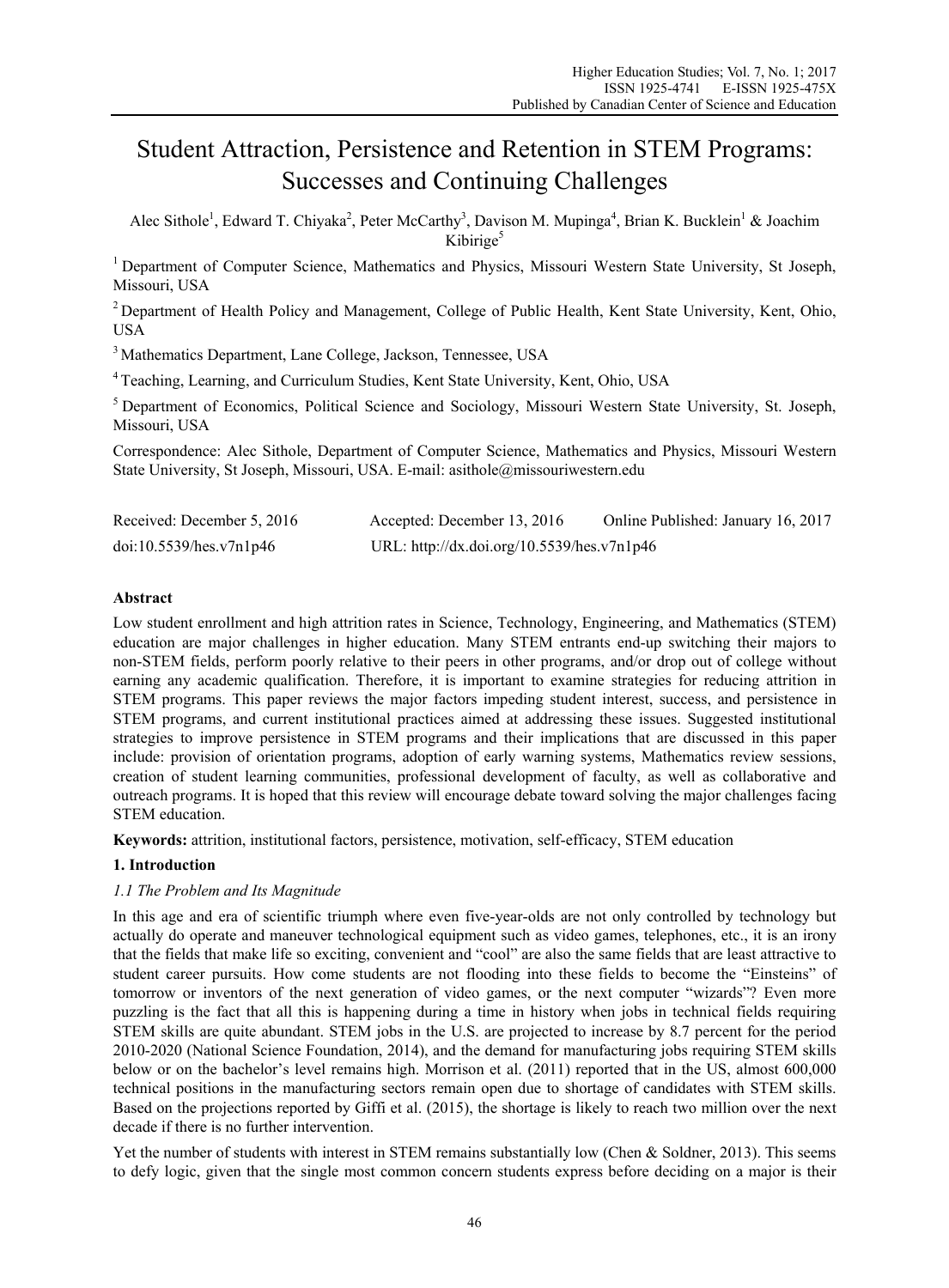chances of finding a job with a degree in a given field. Past experience also shows that the more marketable a given specialty/field is, the higher the enrollments in the relevant programs. Nursing and Business are prime examples. STEM programs, however, are an anomaly in this regard. The majority of students who enroll in STEM-related majors do not graduate with a STEM degree. Furthermore, based on a three year study of student interviews and enrollment patterns, Correll, Seymour and Hewitt (1997) reported that about 40 percent of those who enroll in engineering change their programs to non-science and non-technical majors; 50 percent drop out of physical and biological sciences and 60 percent drop out of mathematics programs.

There has been considerable research to determine the factors that influence or discourage the students' choice of STEM-related studies (Cleaves, 2005; Ost, 2010; Tai, Qi-Liu, Maltese, & Fan, 2006). These are discussed in later sections: student, institutional, and other factors. According to Tai et al. (2006), science programs have experienced considerable declines in the number of graduates. Despite the fact that STEM programs have contributed immensely to our daily livelihoods, student interest toward these sciences remains low, worldwide. In the U.S., the physical sciences are among the least popular fields, attracting only about 3 percent of students that enroll in STEM fields (Chen & Soldner, 2013). Also, academic performance and overall college success of the U.S. students was found to be lower for STEM graduates when compared to those in Australia, China, England, Japan, and Russia (Sunstein, 2013).

The two groups of students with high dropouts are female students and under-represented minority students (National Science Board, 2008). Thus, gender and race/ethnicity seem to be significant factors. The reasons why, and the overall impact these factors have on STEM programs are discussed under the section on social factors. In general, however, the overall major contributing factors to STEM attrition have been deficiencies in analytical and mathematical skills, which are critical to success in STEM programs (Mattern, Radunzel, & Westrick, 2015). According to Rogers and Ford (1997), students' dislike of STEM programs is a result of several unpleasant experiences in science courses. These experiences may include: poor teaching techniques by some instructors; lack of interest in working hard, lack of students' self-interest, social backgrounds, poor institutional support mechanisms, etc. (Cheryan, Master, & Meltzoff, 2015). To all this is added the media's negative stereotyping of STEM-related programs (Rogers & Ford, 1997) which reinforces the already culturally entrenched view that the "Sciences" are extra hard subjects and are suited for a very select few persons with extra intelligence. Furthermore, some instructors concentrate only on non-pedagogical research and publication, with almost no effort to improve teaching techniques and virtually no attempts to offer initiatives to improve students' interest in the courses. It seems to be taken for granted that students will naturally, somehow by "osmosis", or mere proximity, develop positive attitudes toward science as they take science classes.

A recent study noted that 45 percent of incoming freshmen had significant problems with Mathematics, which is central to competencies in STEM programs (Noel-Levitz, 2013). Other studies have shown that the majority of STEM students would end up dropping out, fail, or change their majors to professional programs, social sciences, humanities or business (Ost, 2010). According to the 2010 National Survey on STEM Education (STEM Market Impact, LLC, 2010), STEM education in the U.S. faces a number of challenges which include insufficient funding in K-12, lack of professional development for STEM teachers, and inadequacy of STEM education in K-8. While all this is not new, what is puzzling is its continuation in light of the fact that the last few decades have seen technology take over virtually every aspect of our lives and we have accepted and encouraged that to become the norm. Logic, however, seems to suggest that one would have expected the contrary. This is akin to a situation where people are interested in eating food but are not interested in taking part in its production. On the other hand, people may get more interested in and become even more dependent on a particular type of food but if the factors keeping them away from its production remain unchanged, it won't make any difference. If people are "afraid" of Mathematics, for example, it does not matter how much their lives depends on Mathematics, they will still be afraid of Mathematics. Poor performance in Mathematics, for example, is not an inherent problem of some people's brains but it is, for the most part, culturally inculcated. Why there are still only a few women and ethnic minority surgeons and pilots does not prove anything other than a culturally structured social pattern resulting from specific historical experiences such as patriarchy and other parameters of social inequality such as social class and race/ethnicity. Thus, the disjunction between availability of opportunities in STEM careers and the lack of enthusiasm to go into those careers is a paradox that needs to be disentangled. This must also be seen in the context of the fact that STEM jobs are not only more available but also pay far higher salaries than jobs in other fields. Thus, the inhibiting factors against STEM careers seem to be powerful enough to even counter the monetary rewards and social prestige that comes with being a "Scientist". In most familiar situations, this would be "a risk worth taking" but in this case it is a "risk worth avoiding".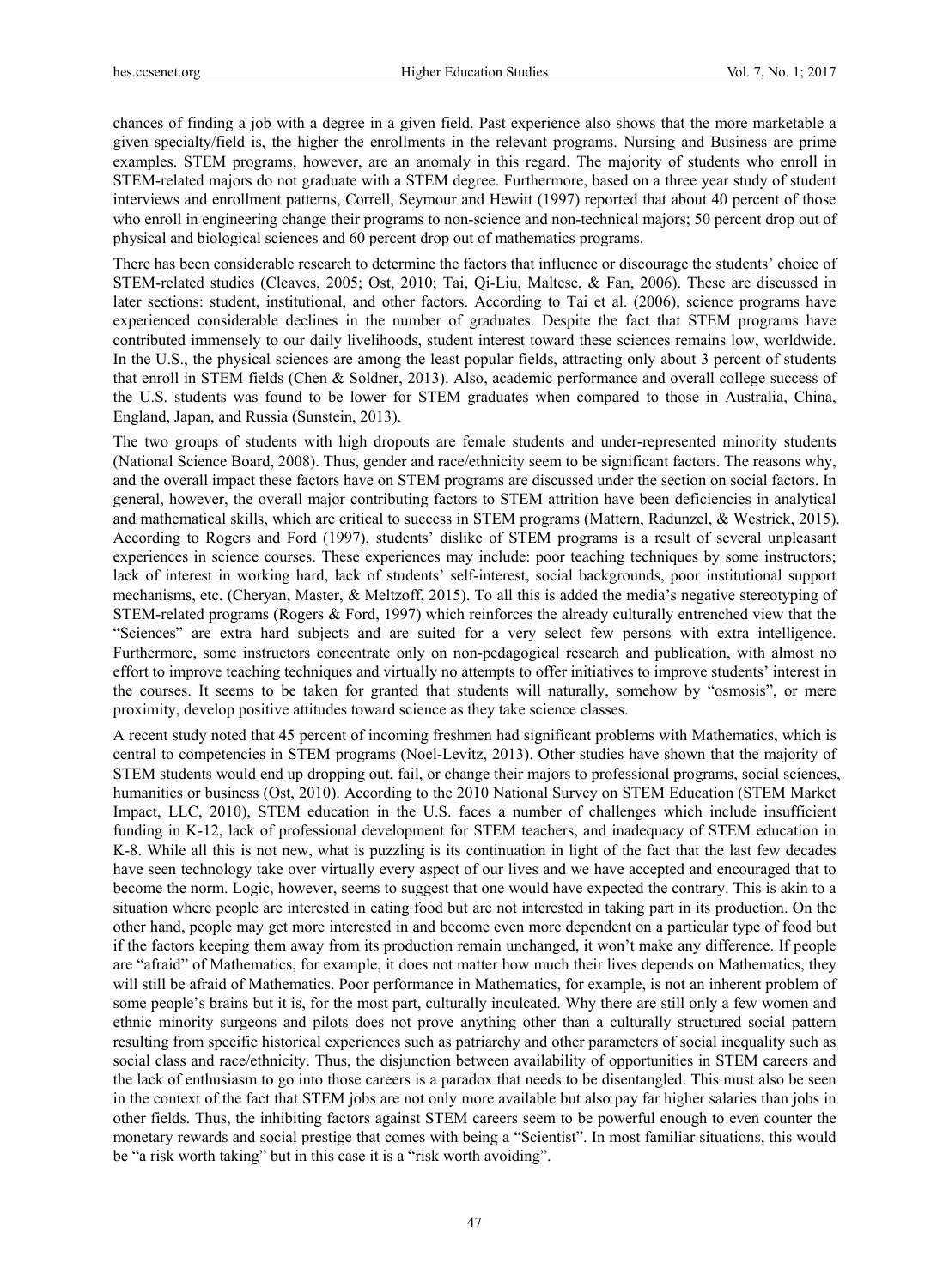Despite these challenges, however, there are institutional measures being taken to improve STEM education, and these are discussed under the section on "institutional factors". Failure to promote STEM programs will result in fewer scientists and engineers in the next generation. A major step will be to devise ways that demystify Science. According to (Sithole, Kibirige, Mupinga, & Chiyaka, 2016), science has traditionally been treated as something of a mystery. It is dressed in terminology and symbols that remove it from the human world to the world of total abstraction. Yet, the objects of science are naturally pre-made and scientists are ordinary people who have ventured to try to understand the existence, and properties of the natural objects and to use that understanding to try to utilize the objects to solve the problems and serve the needs of humans and those of other related species. Until science is brought down to the level of the people, until we stop looking at scientists as if they are a special type of people, until we become aware that scientists are dealing with the very same things we deal with in our daily lives and as long as we keep science mystified and detached from the people, scientists are going to slowly become an "endangered species". The issues addressed in the study, therefore have far reaching implications than may be immediately perceived.

# *1.2 Scope of the Study*

High attrition, low motivation, and low entrant numbers are big challenges for STEM education growth. Examining the reasons for low student persistence and retention, and how to increase motivation and retention rates remains a top priority in STEM education. The NGSS (2013) set new collaborative and state-led standard goals to support solid K-12 science education in the US to address STEM career needs, such as "coupling practice with content", "instructional flexibility", explicit use of "crosscutting concepts", and application of "disciplinary core ideas". While these core standards form a good road map for transforming K-12 STEM education, there is need to develop practical steps to achieve those standard goals. The aim of this study was to review the successes and failures of past and present interventions used to support student retention and persistence in STEM courses in order to identify practical strategies for strengthening them and their institutional implications.

# **2. Methodology**

A narrative literature review approach was used to describe the current state of STEM education in the United States. Specifically, the approach allowed the researchers to review the latest developments in STEM, including identifying factors that promote and/or impede progress in STEM education, and some of the institutional measures in place aimed at reducing attrition in STEM programs and their implication. This article identifies and discusses some of the challenges being faced by students in integrating into STEM programs, engagement, and persistence in STEM education. These challenges, which are both individual and institutional are classified into three main areas: 1) Institutional factors, 2) Student factors, and 3) Other factors. Based on a critical analysis of these factors and current efforts to address them, recommendations for improvement in institutional STEM student support systems and their implications are presented. In addition, different efforts from selected organizations like the National Science Foundation (NSF) and the federal government that seek to attract more students to scientific careers are discussed as well.

# **3. Institutional Factors**

In the sections below, institutional factors that affect student persistence, motivation, self-efficacy, and success are presented in detail.

# *3.1 Student Course Load*

Griffith (2010) found a positive association between high academic performance with low dropout and high graduation rates in STEM programs. A study by Sklar (2014) also reported evidence of strong relationship between high first-year college GPA and low graduation risk, and suggested the need for institutions to place more emphasis on freshmen engagement. A survey by Chen and Soldner (2013) found that on average the STEM grades were relatively lower by at least one grade point than non-STEM grades. Whether the difference in these grades is related to the inherent demand for more work due to high course loads or rigor in STEM programs is not well known. However, there is a general concern that STEM programs do not give students adequate time for extracurricular activities. Both these concerns and the differential in grades could be contributing factors to STEM dropouts or switch-outs. In addition, laboratory part of the course is often coupled with their respective courses but with no direct credit assigned to them. For example, a course in physics or chemistry can have two and a half hours of lectures three days a week in addition to two "Lab" hours a week but only get four credit hours. This must also be seen in view of the fact that the "labs" cost an additional fee which can be as much as \$100 or more per class. In this day and age where maximum rewards are expected with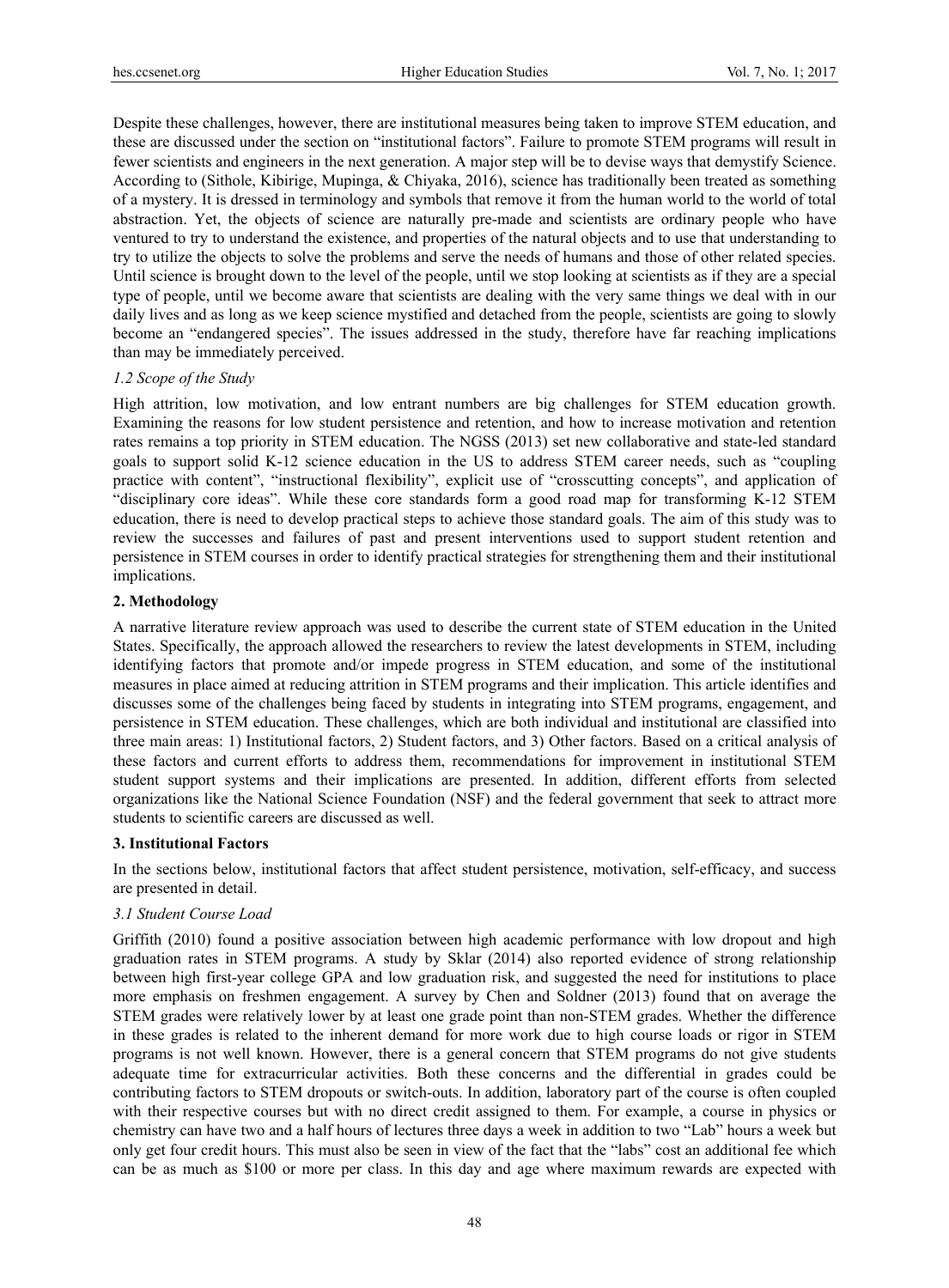minimum effort, within the shortest time possible, the students' disjunction between work load and expected corresponding "rewards" seems to hold much credibility.

#### *3.2 Academic Advising*

Academic advising is a pivotal process for a student's education and career. Berdhal (1995) reported that initial advising is very instrumental in alleviating fears and concerns about the student's success. Student advising processes which include integration of curriculum with career and life goals, sharing of responsibility in monitoring progress, and referring to resources for non-academic issues and co-curricular activities have been shown to be important factors in a student's success (Berdhal, 1995). Academic advising is a complex process. Every student is unique and requires advising that is geared to their individual circumstances and needs. In other words, no shoe can fit all foot sizes. Ironically, the more variations in the student circumstances, the more the advising process needs to be organized and structured. In most cases, however, academic advising seems to be a disjointed process. In some large institutions, for example, freshmen are simply randomly allocated to faculty advisors regardless of academic discipline. A Physics professor advising a Psychology intended major student, and vice versa. Much more so, however, the complexity of factors the variety of students bring to the table over time clearly warrants some basic structuring of the advising process. For example, in a field like Mechanical Engineering where not only the majority are men but are almost simply expected to be men, what do we expect to happen in an advising encounter between a male Engineering professor and a female aspiring Mechanical Engineering student? This is only one illustration using gender but the variety of potential sources of complication in the advising process is virtually infinite; from age, to social class, to height, to lifestyle, to sexuality, to race, physical disability, etc. Just like being a doctor, patients come in all variegated forms and each patient is unique, but doctors must have some unified training in order to systematically address these otherwise unpredictable situations. Likewise, given all the student variations, all the more reason for the need for an advising framework which a systematic structure which we can use to address the unique situations. As it is today, however, in most institutions, there is hardly a systematic form of training for faculty advisors. It seems to be mostly a matter of figuring out what courses to take when and, therefore, paving out a road-map to graduation.

The implications of all this, therefore, is that institutions need to have mechanisms that support faculty development in students' advising. Another dimension is to encourage frequent student-professor face-to-face interactions. The developmental advising model is student-centered and might include helping students integrate life, career and educational goals and is believed to be more effective compared to the prescriptive advising model which uses a top-down approach (Smith & Allen, 2006). The only major problem here would be lack of personnel. Most institutions are "spread thin", when it comes to faculty personnel and this involves financial implications. Ideally, however, this would be the recommendation.

#### *3.3 Pedagogy*

Various studies have indicated that blending courses could lead to better student performance, perceptions, and attitudes toward the course, and higher attendance rates (Riffell & Sibley, 2004). Computer-based technologies have been successfully incorporated into traditional classes to supplement face-to-face instruction. Such activities include class discussions and virtual pre-laboratories using computer simulated activities, among others. From their study, Garnham, Kaleta, and Sudzina (2003) indicated that incorporating online activities into classes could motivate students in introductory classes. In addition, a website for the classes would also be helpful. However, maintaining and operating a viable course site adds financial stress to some institutions, in addition to the considerable amount of time needed to incorporate online activities into the traditional face-to-face format.

Education and learning are dynamic processes. Likewise, while facts per se may be fixed (for example, the law of gravity), knowledge itself is not static. Knowledge changes according to changes in the wider society and according to the tools available to a given people. As noted elsewhere (Sithole et al., 2016) culture shapes knowledge, including scientific knowledge. The facts may be the same but their interpretation will depend on the cultural perceptions of the people amongst whom they occur. For example, thunder is a factual physical phenomenon that is usually associated with lightning. Yet, under different cultures it has different meanings. People who experience a lot of lightning and thunder are more likely to worship the "God of Thunder". In that case, culture determines what the factual aspect of thunder means. However, as cultures change, the same phenomenon of lightning is interpreted as a sudden atmospheric electrostatic discharge. The same phenomenon of lightening could also be seen in some cultures as "God being angry". Likewise, while the principles being taught in any subject are the same, their interpretation and utilization changes over time. As generations change over time and space, the world, the same world, is viewed in newer and different ways.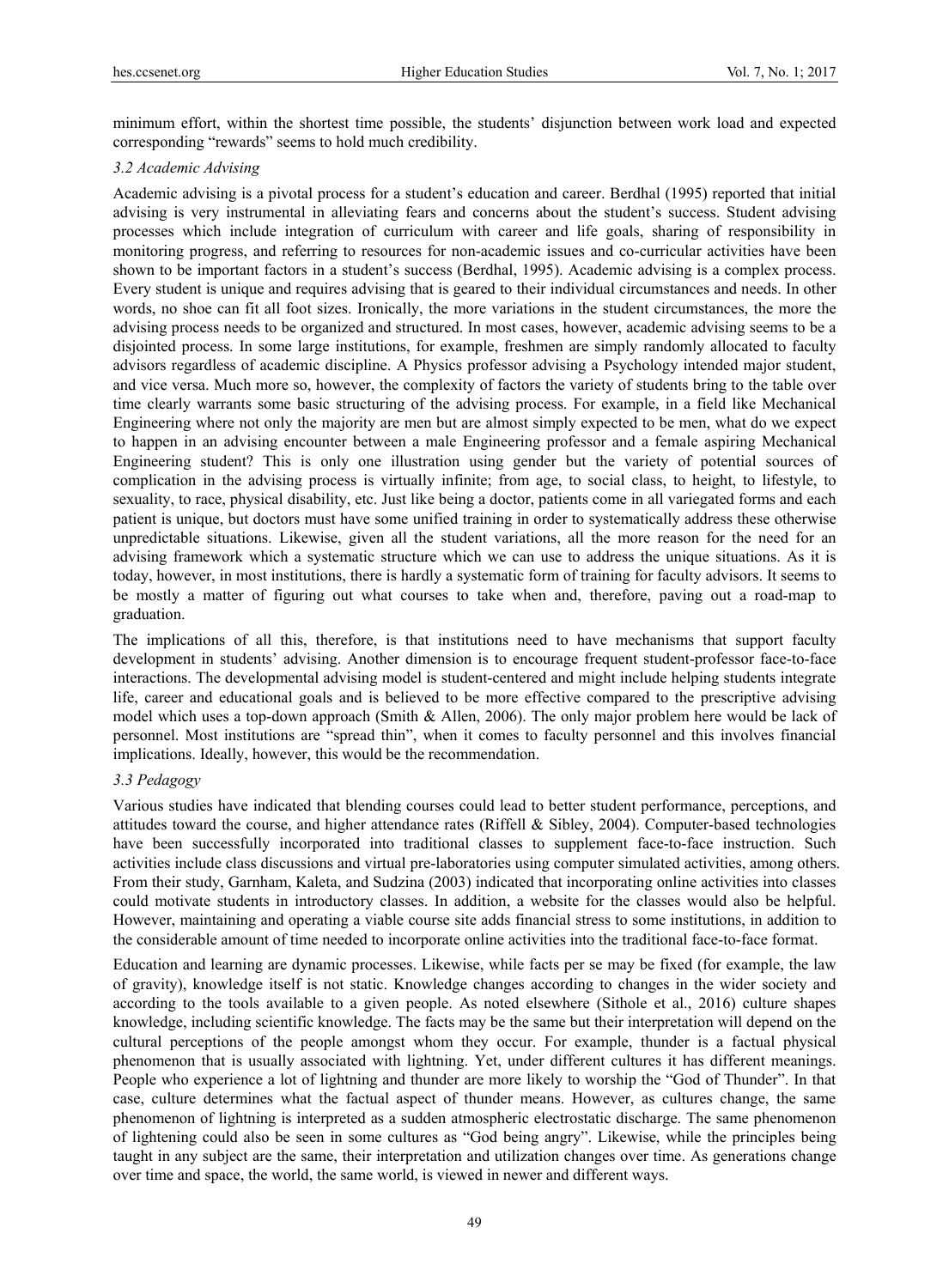Education, therefore, cannot be conducted as if it is frozen in time. We must adjust our pedagogical approaches to meet changes as they occur. We must face the fact that society changes, and dramatically so; from the technological tools available to us, to the nature of the people, including students. Education is a service activity and must, therefore, be responsive to the changing needs of its clientele. We must, therefore, devise ways of keeping the knowledge not only relevant but also appealing to the generation of students we serve. In that regard, several pedagogical approaches have been devised to motivate students to learn science, including use of magazines/newspapers (Sithole et al., 2016).

Instructional practices in STEM courses are constantly being reviewed and there have been renewed efforts in this perspective. Sponsorships from organizations like the NSF and NAS have focused on the reform of STEM instruction in the college classroom. According to Dancy and Henderson (2008), most of the money has been spent on research and development but very little effort has been targeted toward understanding and improving the integration of the outcomes from research in classrooms (Chalmers, 2013), identified three important themes in the outcomes of science: (a) problem-solving; (b) scientific reasoning; and (c) demand for evidence to validate claims. Majoring in STEM improves problem-solving skills, scientific and logical reasoning skills, and quantitative reasoning. These skills help students to develop the ability to support their conclusions using well-reasoned arguments. However, on the other side of the aisle, the scant connection between curricula and career needs in STEM programs makes these disciplines less attractive than other programs. In particular, in STEM there is more protracted emphasis on academic mastery of concepts than career applications and relevancy. This has led to low-paying part-time careers with no job security. Instructional practices must, therefore, be adjusted to meet these challenges.

#### **4. Student Factors**

Some of the challenges faced by students in STEM education are inherently dependent on student classroom preparation, and attitude. These issues are presented in the next sections.

#### *4.1 Mathematics Proficiency*

The student's need for high mathematics proficiency in STEM is well-documented (Rapoport, 1973). Lack of Mathematics skills results in poor basic numerical manipulation which leads to low confidence and failure. Mathematics proficiency describes the mastery in the interpretation and use of Mathematics concepts. According to Hewson (2011), "students who freeze at the sight of numbers or equations will most certainly underperform" in STEM. Hewson (2011) further stated that mathematics studied independently of applications remains abstract, dull, and difficult.

Mathematics is used every day in STEM as a tool to understanding the laws of nature and other concepts in these disciplines, which are often written in mathematical language. Examples of such concepts are vectors, logarithms, complex numbers, basic algebra, and calculus, which are often used in introductory physical science courses. In upper-level courses, more complex Mathematics concepts are required. For example, quantum mechanics, statistical mechanics, analytical mechanics, and electromagnetism require higher order Mathematics proficiency to understand them. So, how can we engage more students in STEM programs? Can students with poor Mathematics skills solve Mathematics problems in higher education?

Often, the struggles with the Mathematics concepts and/or a negative attitude toward Mathematics plays crucial roles in the success or failure of students (Popham, 2005). Clearly, success in STEM strongly depends on the knowledge and interest in analytical skills. Some of the major courses/topics in which students usually show mathematical deficiencies include trigonometry, vector algebra, logarithms, complex numbers, calculus, graphs and equations, and statistics, among others. Although the levels of expectations vary across disciplines, students need adequate preparation and knowledge in these topics as prerequisites before taking STEM courses.

According to Geary (2013), students' challenges in learning Mathematics can be due to slowness in the development of the cognitive mathematical representations, associating symbols to the physical quantities, and lack of mathematical logical reasoning. So, do students good in Mathematics, also perform best in STEM? Not always; because some students with good grades in Mathematics still find it difficult to apply that knowledge in science, engineering, and technology classes. Hewson (2011) agrees that some students with good grades in Mathematics may not do well in sciences, engineering, and technology because of lack of confidence and/or interest. Also, there is a high degree of variance in Mathematics proficiency needed for different courses in STEM programs. For example, programs such as physics, chemistry, geosciences, materials science, meteorology, and astronomy, have different approaches in mathematical treatment of problems and difficulty.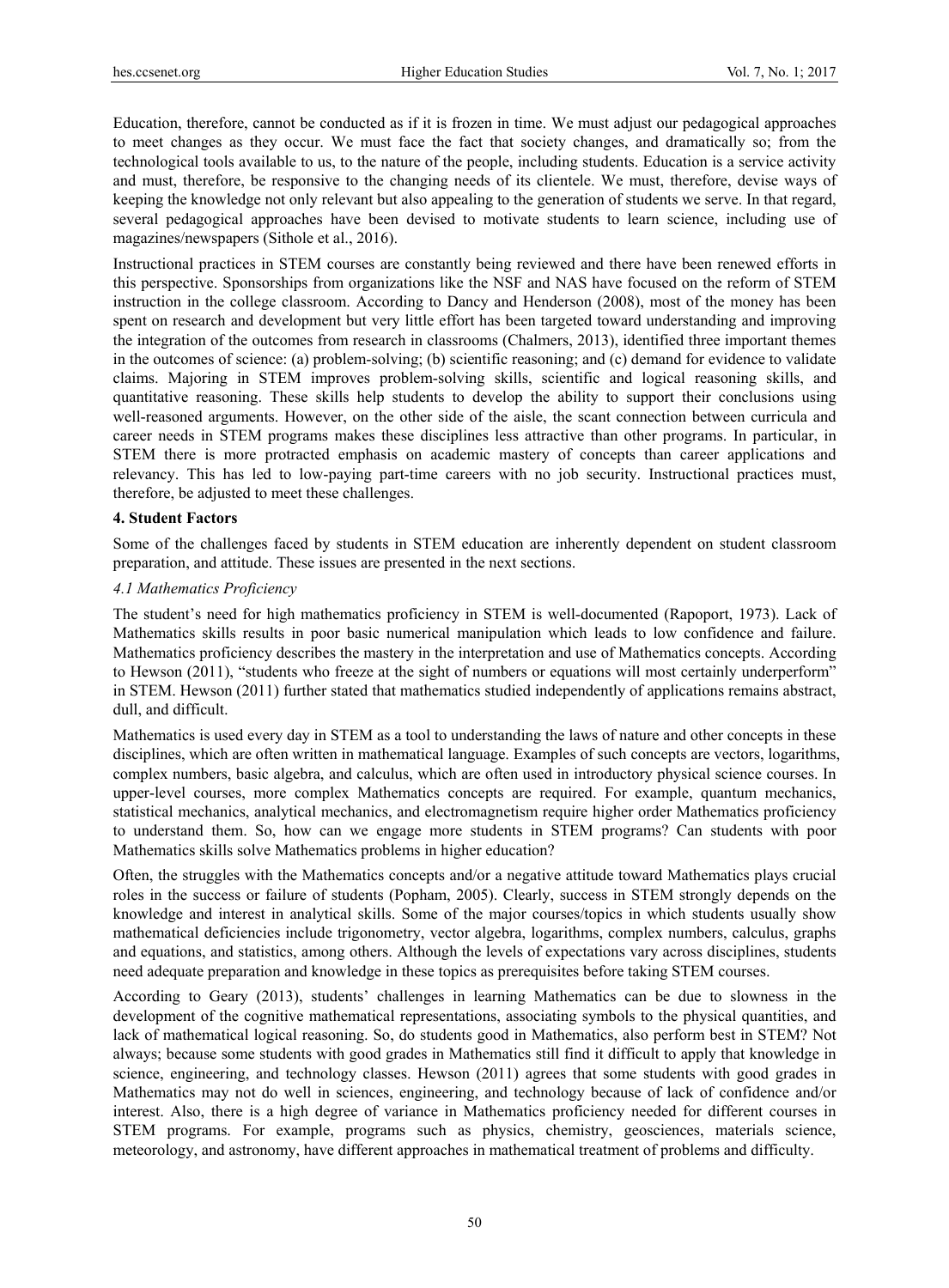# *4.2 Studying Habits/Academic Engagement*

Would changing study habits change students' interest towards STEM? Various studies have shown that studying habits determine the academic performance of students (Stinebrickner & Stinebrickner, 2007). But how, do study habits differ across different disciplines? Would studying for STEM courses differ from non-STEM courses, and if so, how? Understanding study habits could be the foundation to motivate students to change their attitude towards learning STEM. Typically, studying STEM courses requires more time of study than most courses due to laboratory course requirements and research obligations. Moreover, some courses may demand more concentration and take more time to learn than others; this is typically so with learning new Mathematics concepts. While there are some habits that can be developed or changes made through coaching, others require a change of attitude and personal commitment. Still, there are important questions that remain unanswered. What role can instructors take to cultivate student's interest towards STEM? Can instructors influence the choice of study partners? Most often, students who befriend peers in a different program with more "free" time end up getting discouraged and eventually losing interest in time-intensive STEM programs.

# *4.3 Peer Mentoring Programs*

Peer mentoring enables new students to have the opportunity to learn a specific experience(s) from the older students. Peer mentoring is a form of learning community (LaFee, 2003; Miller, 2000; Smith, 1993) in which students meet and learn from each other. Peer mentors provide education and support opportunities to individuals. The peer mentor may challenge the mentee with new ideas, and encourage the mentee to move beyond the things that are most comfortable.

Based on our experiences, most academic peer mentors are selected based on faculty's recommendations. The selection criteria often include the student's sensibility, confidence, reliability, and availability, as well as Grade Point Average (GPA). Colvin and Ashman (2010) explain that successful peer mentoring in higher education settings is the results from relationships among students, mentors, and instructors. They found that mentors' roles include peer leader, learning coach, and student advocate. Benefits identified include mentors reapplying concepts in their own academic lives and developing connections among mentees. Their results indicate that mentors also stand to benefit from the mentor/mentee relationship. They (mentors) develop friendships through their participation in the programs and are satisfied from helping new students. Another important benefit is that this program can be an additional source of income for the mentors. However, they also observed a very noticeable risk: mentees often become over-dependent on mentors, to the extent that they sometimes expect mentors to help them in everything related to their academics, which is not helpful to the academic growth of the mentees.

Peer mentoring can often help new students to adapt more easily to new academic environments. Also, the mentor-mentee relationship gives the mentee a sense of being connected to the larger community and a relaxed peace of mind in what otherwise would have been a stressful situation, which could lead to failure and eventually dropping out of academic programs or switching programs. Since mentors are selected based on the criteria of students' strong academic standing, they also serve as positive role models for their mentees, directing them towards academic and social success. Thus, mentors provide encouragement, advice, and friendship to students.

# *4.4 Time Management Skills*

Time management plays a key role in shaping the attitude of students toward the course. Laboratories and research take most of the student's time, and thus reduce time for study and social activities, or may cause the students to overwork and become exhausted. A student who sleeps less hours often shows signs of stress (Hershner & Chervin, 2014), disorientation and inattention during lectures. Most students across disciplines constantly struggle to balance time, yet even more time is needed in the sciences. Often, most students find themselves in a predicament where course activities take more effort and time than they had originally anticipated. This is far more of a nightmare to students, especially to those who work to pay their own tuition than their peers who rely on their parents for financial assistance. Therefore, institutions should support initiatives put in place to help students balance their academic and social needs, which may go a long way towards helping students in this respect.

# *4.5 Student Motivation and Self-Efficacy*

Some students require inspiration, stimulation, and challenges, while others are naturally enthusiastic about the learning process. There are two major classes of motivation based on the reasons for accomplishing any given task: intrinsic motivation and extrinsic motivation. Intrinsic motivation refers to doing something because of inherent interest. The motivation force, here, is "interest". Without interest in what students do on academic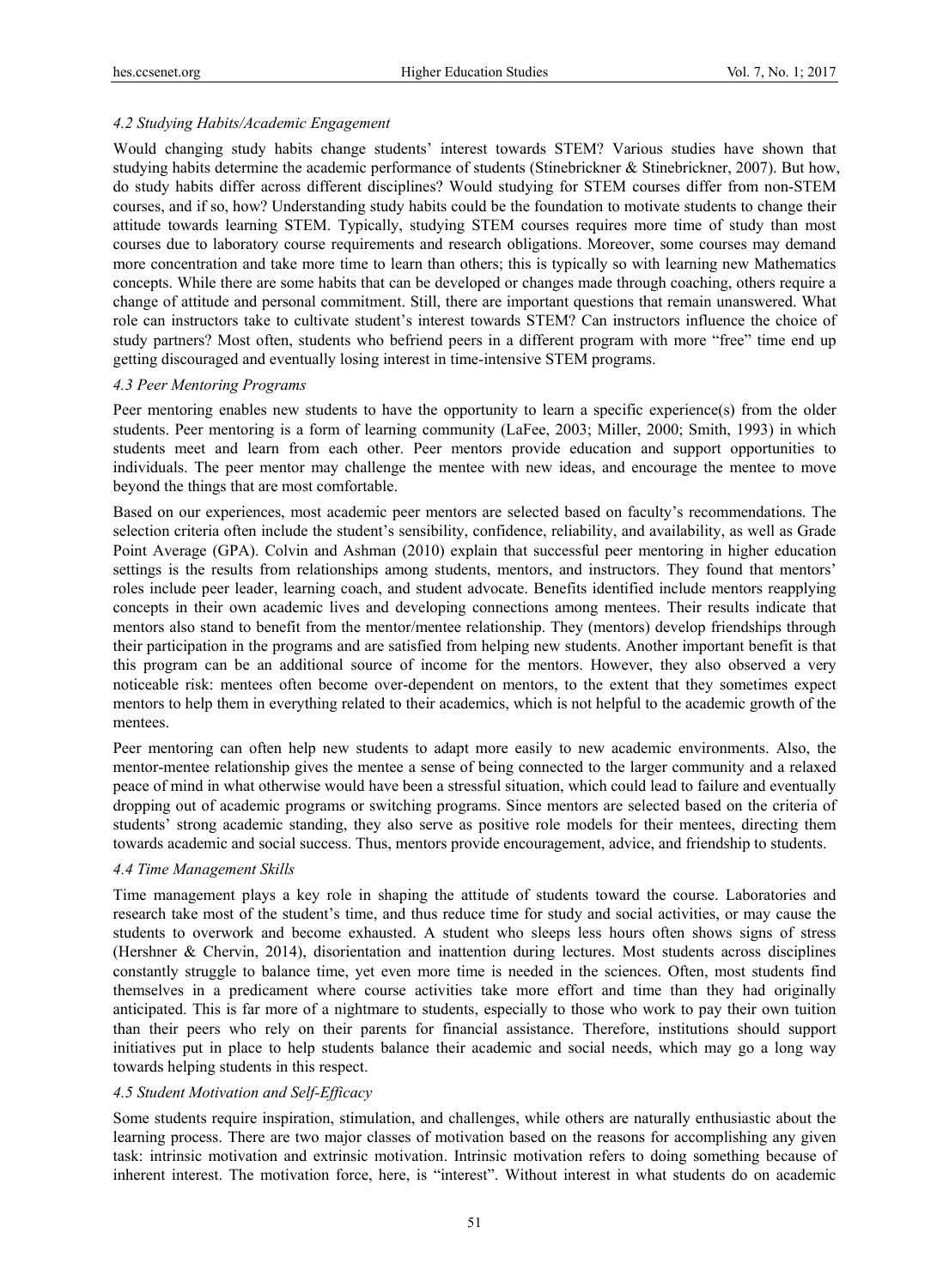work, they do not realize them as important to try and solve. For example, students may not appreciate why determining the maximum point of a curve is important if the concept has no meaning in real life to them. Extrinsic motivation, on the other hand, refers to completing a task for a gain (Ryan & Deci, 2000).

Intrinsic motivation has emerged as the favorite among educators because it leads to desirable student learning outcomes and creativity (Ryan & Deci, 2000). According to Ryan and Deci (2000), extrinsic motivation makes students "complete tasks with resentment, resistance, and disinterest or, alternatively, with an attitude of willingness that reflects an inner acceptance of the value or utility of a task" (pp. 54-67). This, they argued, was because the student feels externally propelled rather than doing it through self-motivation. Understanding these different types of motivation helps educators to identify the best methods of motivating students towards STEM programs.

According to Bandura (1978), the ability to persist in the face of aversive experiences and obstacles is dependent on the strength of personal self-efficacy. In this study, he proposed that personal self-efficacy was mostly driven by psychological state, personal accomplishments, verbal persuasion, and vicarious experience. These factors are important in enhancing motivation and performance attainment (Bandura & Locke, 2003). In addition, the level of confidence for attaining specific goals determines the ability of a student to persist (Bong & Skaalvik, 2003). In STEM education, studies indicate that students with high self-efficacy were likely to perform better and persist longer than their peers with lower self-efficacy (Rittmayer & Beyer, 2008).

As noted in the following section, there are other factors that affect student success: early motivation; pre-secondary education curricula; out-of-field instruction; and social factors.

# **5. Other Factors**

#### *5.1 Inspiring the Young*

According to Tai et al. (2006), students with expectations for a science related career are 3.4 times more likely to earn physical science and engineering degrees than students without similar expectations. This shows that efforts that seek to motivate students to develop the knowledge and skills required to pursue STEM courses in high school need to be increased. Additionally, students who have been exposed to enrichment programs like the Student Science Enrichment Program (SSEP) were shown to be interested in participating in a similar program in future and more interested in learning science (Burroughs Wellcome Fund, 2010). Students who participate in these initiatives are more motivated to pursue careers in STEM fields and the participation helps them decide on their future careers while they are still at high school or even earlier.

# *5.2 High School Curricula*

The decision of students to enroll in STEM as a freshman is also dependent on their high school experiences. Currently, critical skills and basic mathematics competency (particularly algebra and trigonometry) among the majority of students entering college needs improvement. The low proficiencyin basic skills calls for the need to bridge high school and college science curricula. While most students can easily handle numerical calculations with the aid of their calculators, they lack algorithmic and Mathematics developmental skills, which limit their ability to solve non-numeric problems or apply the knowledge to real-life situations.

# *5.3 Out-Of-Field Teaching in High and Middle Schools*

In many cases, high school and middle school teachers are assigned to teach subjects in which they have no background training. Low enrolment and graduation rates in colleges can also be traced back to the lack of middle- and high-school STEM teachers. The shortage of educators for STEM subjects force administrators to assign teachers to teach subjects outside of their areas of expertise. According to Morton et al. (2008), in 2007, about 30 percent of public middle-school science teachers taught subjects that they did not major in during college. Among them, 36 percent of Mathematics teachers were neither certified nor qualified to teach Mathematics. Similarly, in chemistry and physics, nearly 30 percent had no certification to teach these subjects; and about 50 percent teachers of earth science were not qualified.

Out-of-field teaching is generally thought to be a problem of poorly educated teachers (Ingersoll, 1998), which can be remedied by increasing the rigor in standards for teacher education and training. Another school of thought is lack of academic coursework, which leads to the idea of requiring preservice teachers to complete an undergraduate major in an academic specialty. Improved standards in teacher education programs and completion of an undergraduate major are imperative, but there is little or no help if the teachers are assigned to teach different subjects (Ingersoll, 1998).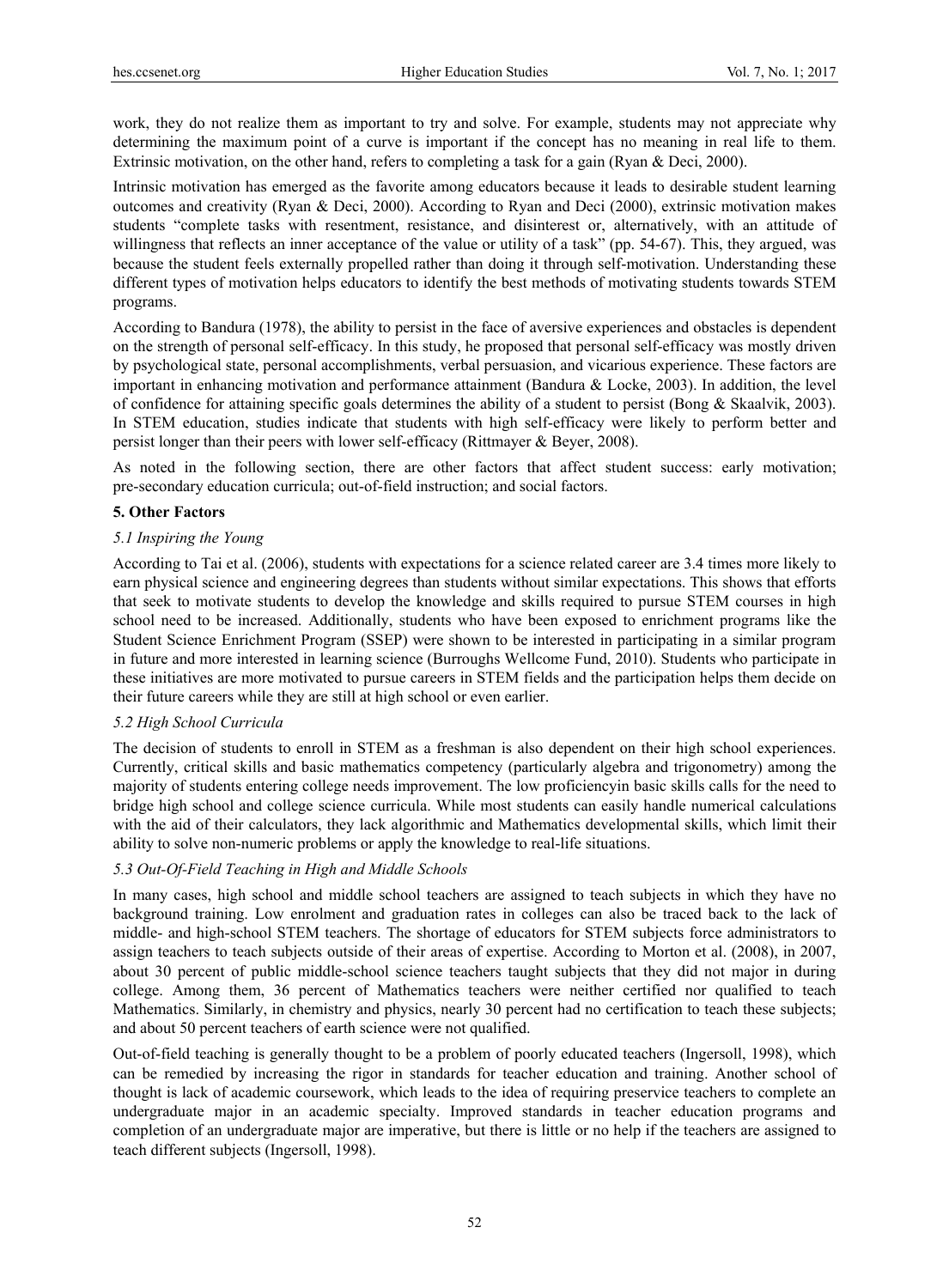# *5.4 Social Factors*

Individuals are a reflection of what they have been surrounded with. Our perceptions of situations and their interpretation are socially determined. Thus, child socialization is very important in determining what we become. Gender roles provide a prime example. Prior to modernity, people depended on tasks that involved a lot of physical strength. Since men have more body muscle and, therefore, more physical strength, these tasks were dominated by men. Men also became the dominant gender in a system known as patriarchy that is prevalent in most cultures around the world. Today we still have tasks that are divided on the basis of gender. Yet these tasks have nothing to do with body strength. Until fairly recently, being a doctor was almost exclusively a male job while being a nurse was almost exclusively a "female" job. Yet these tasks are not any different from each other in terms of requiring physical strength or not. Ironically, it is nurses, not doctor who do the "heavy" work of lifting, moving, and turning the patient, rolling heavy equipment, etc.! Being a pilot is not based on one's ability to lift an aircraft into the air. In fact, it is one of the tasks that barely require any form of strength as long as one can co-ordinate the movement of their fingers to manipulate buttons and switches. Yet some jobs have been culturally defined as "male" or "female". Thus, since most STEM careers have been placed under "male" identity, only a few "brave" women end up in those careers. Thus, the social factor of gender can, to a large extent, explain the preponderance of the low numbers in STEM programs and careers.

What is true of gender is also true of other parameters of social inequality such as race/ethnicity and social class. Traditionally, most people in STEM careers were those from well-to-do and predominantly "white" families. In many people's minds it became the norm, the way things are and the way things were expected to be. As such, like women, the less well-to-do and other minorities steered away from the pursuit of the programs. STEM programs are more expensive than other programs and this historically, has been the reserve of those who could afford the financial cost.

Yet even when we remove these confounding factors of gender, social class, ethnicity, etc., the numbers in STEM programs and careers are still low. This reaffirms the culturally institutionalized belief in the idea that "Science" subjects are "harder" than other subjects and it is a "risk" one takes by gambling and venturing in those areas. In other words, there is no guarantee that one will survive the rigor of the "sciences". In fact, the natural/physical sciences are also referred to as the "hard" sciences, a reference that reinforces the institutionalized belief of the near-impossibility of the "sciences". Yet, the "hard" part refers to the fact that the natural sciences deal with concrete objects, for example machines, animals, chemicals, physical tools; tangible things we can see, feel, touch and test.

# **6. Discussion and Conclusion**

Most institutions have invested immensely into building campus student learning communities, freshman focus groups, on-line communities, and support for fraternity groups to enhance students' interest in staying enrolled across campuses. Learning communities are a group of individuals who share common courses and academic interests. Learning communities can take many forms. According to Smith (2001) the learning community approach fundamentally restructures the curriculum, and the time and space of students. Many different curricular restructuring models are being used, but all of the learning community models intentionally link together courses or coursework to provide greater curricular coherence, more opportunities for active teaming, and interaction between students and faculty. Other efforts include encouraging faculty to use interactive instruction, inquiry-based laboratories, and project-based and/or problem-based strategies as well as evidence-based instruction. Additionally, most high schools are encouraging more and more students to enroll in Advanced Placement (AP) and International Baccalaureate (IB) Mathematics and science programs.

One of the major causes of students' lack of appreciation of science careers has been a lack of knowledge of what science involves (Cleaves, 2005). What should institutions do to change students' perceptions toward mathematics and physical sciences? What should institutions do to help students make informed career choice decisions? Would exposing students to practicing scientists through internships help to shape their view of the sciences? Would making science activity-based in students' early ages make a difference? Is the quality of teaching a factor in this puzzle?

Also what has changed in the way professors teach STEM programs today? Is there something wrong with STEM education? Would establishing the link between science in university and industry change the matrix by exposing students to physical science-related careers? Would the "one-size-fits-all" approach work for all students in different academic disciplines? Does reviewing orientation activities make a difference? Would providing career-specific or program-specific orientation shape students' view of their choice for STEM programs?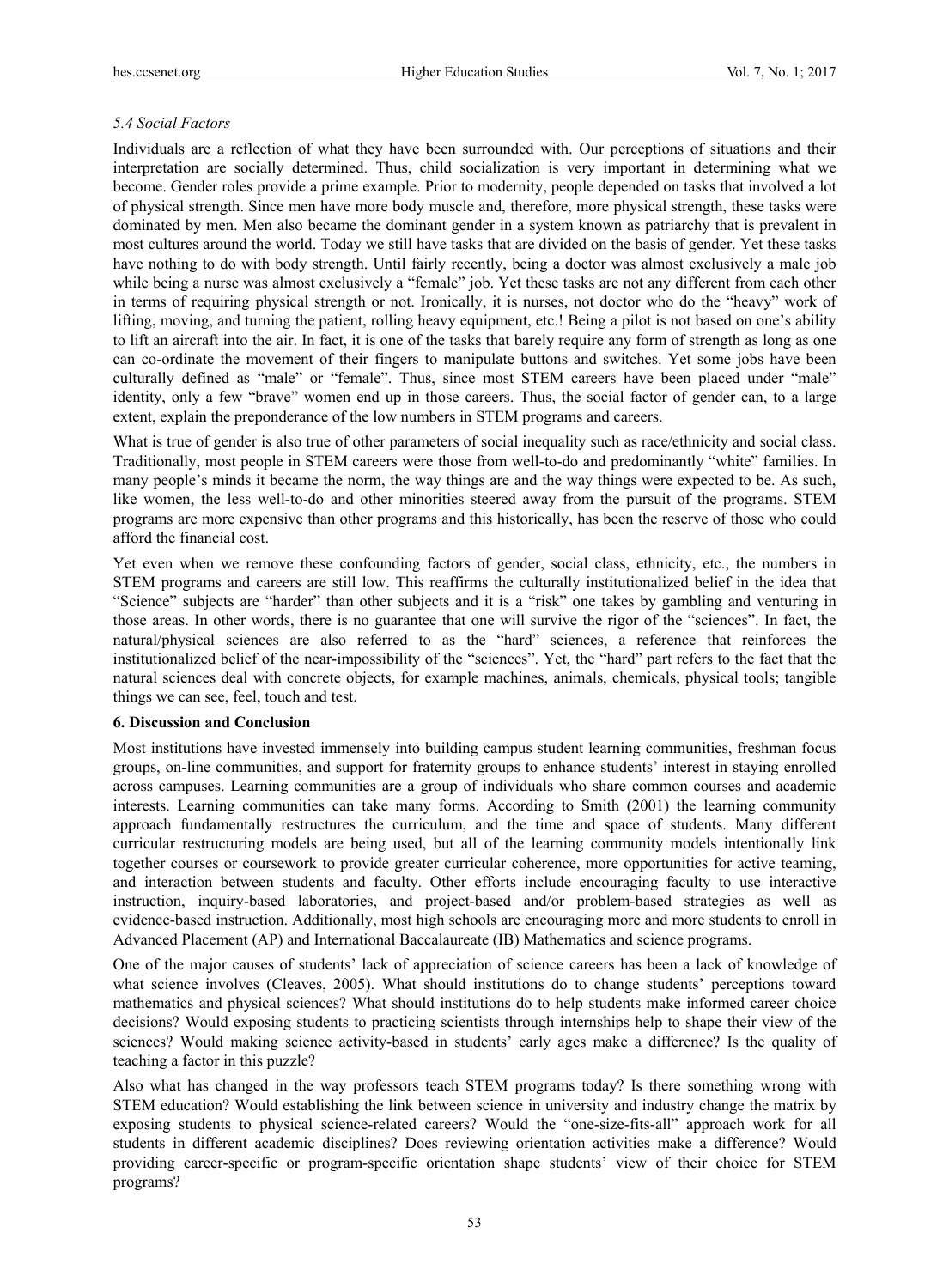Recently, entrance and pre-requisites requirements have been adjusted through enrichment programs, innovative outreach, recruiting, and retention programs to increase enrollment rates (Davis, Yeary, & Sluss, 2012). However, adjusting entrance requirements has not translated into increased completion rates. What are the fundamental differences between today's and 1950's college students' characteristics? Do changing demographics have any bearing on the generation of students enrolling in college today? What are students looking for in higher education today? One of the major drivers of students' choice of STEM careers was the salary differentials among graduates in all disciplines, but that does not seem to be the case in today's society. Presently, student self-efficacy is the prominent determinant for choosing a major field of study, and for student persistence.

Today, the major attractors to STEM courses are mostly pre-professional programs that require physical science as pre-requisite. This brings us to another piece of the puzzle. Do these students have interest in the classes at all? If not, are they adequately prepared to take those classes? What should instructors have to do to motivate these students to consider pursuing STEM programs? Based on these questions, and the review above, we offer further suggestions as indicated below.

#### *6.1 Support for Teachers of STEM Subjects*

Professional development plays a pivotal role if any significant changes are to be made in education. Educators are generally expected to keep abreast of the important advances occurring in education including remaining current on the increasing amount of pedagogical and content area research. Studies have shown that teachers who participate in sustained professional development activities which are grounded in content-specific pedagogy linked to new curriculum they are learning to teach are likely to have better results for their students (Wiley & Yoon, 1995). A report by Wei, Darling-Hammond, Andree, Richardson, and Orphanos (2009) showed that states like North Carolina have posted largest student achievement gains in mathematics and reading scoring above the national average after introducing major changes which included teacher mentoring and ongoing professional development. This shows that ongoing professional development for teachers also plays a pivotal role in student achievement. Thus policies that seek to promote teacher professional development may help improve student success especially among STEM subjects.

While it is important to provide resources for STEM programs, it is equally important to provide professional development for faculty of STEM programs. Professional development of STEM teachers does not need to be offered outside the teachers' contractual time. Some of the cost-effective measures that schools can adopt to provide professional development of teachers include: (a) encouraging discipline-centered learning communities, (b) peer mentoring, and (c) team-teaching among faculty in STEM related disciplines.

Joint efforts in developing high school STEM curriculum could help bridge the current gap in STEM knowledge of incoming freshmen. Having a fair amount of overlap between 12th grade and college freshmen curricula would promote the ideal rigor for high school STEM education needed for student success in college. In addition, learning communities projecting STEM awareness can be held during lunch (brown bag meetings) as well as online via blogs or wikis. Furthermore, this platform can also be used as a springboard to spearhead collaboration between college/university faculty and high school, and post-school teachers, or can be between high school and post high school teachers. According to Edgcomb et al. (2010), learning communities have the ability to break the isolation of scientific discovery since they allow students to see their part within the scientific community as an important stepping stone into their future.

#### *6.2 Providing Necessary Support to STEM Students*

Some of the resources that can be provided to support STEM students include: (a) after school STEM programs, (b) targeted orientation programs, (c) early encouragement and support, and (d) student learning communities. Studies have shown that attending STEM afterschool programs improves attitudes toward STEM fields and careers, increases STEM knowledge and skills, and students have a higher likelihood of graduation and pursuing a STEM career (Afterschool Alliance, 2011). According to pre- and post-program surveys, programs such as Communication, Science, Technology, Engineering and Mathematics (CSTEM), For Inspiration and Recognition of Science and Technology (FIRST), Operation SMART, Science Club for Girls (SCFG), Student Science Enrichment Program (SSEP), TechBridge, Tech Corps, and TechREACH have been reported to have shown increased interest, self-confidence or positive attitudes towards STEM fields among their participants (Afterschool Alliance, 2011).

Students entering STEM programs should be encouraged to enroll into orientation courses which could be for a week or for a semester. At some institutions, student orientation programs only last for a week, and are usually completed before classes begin. The intent of these programs is to teach students study skills, time management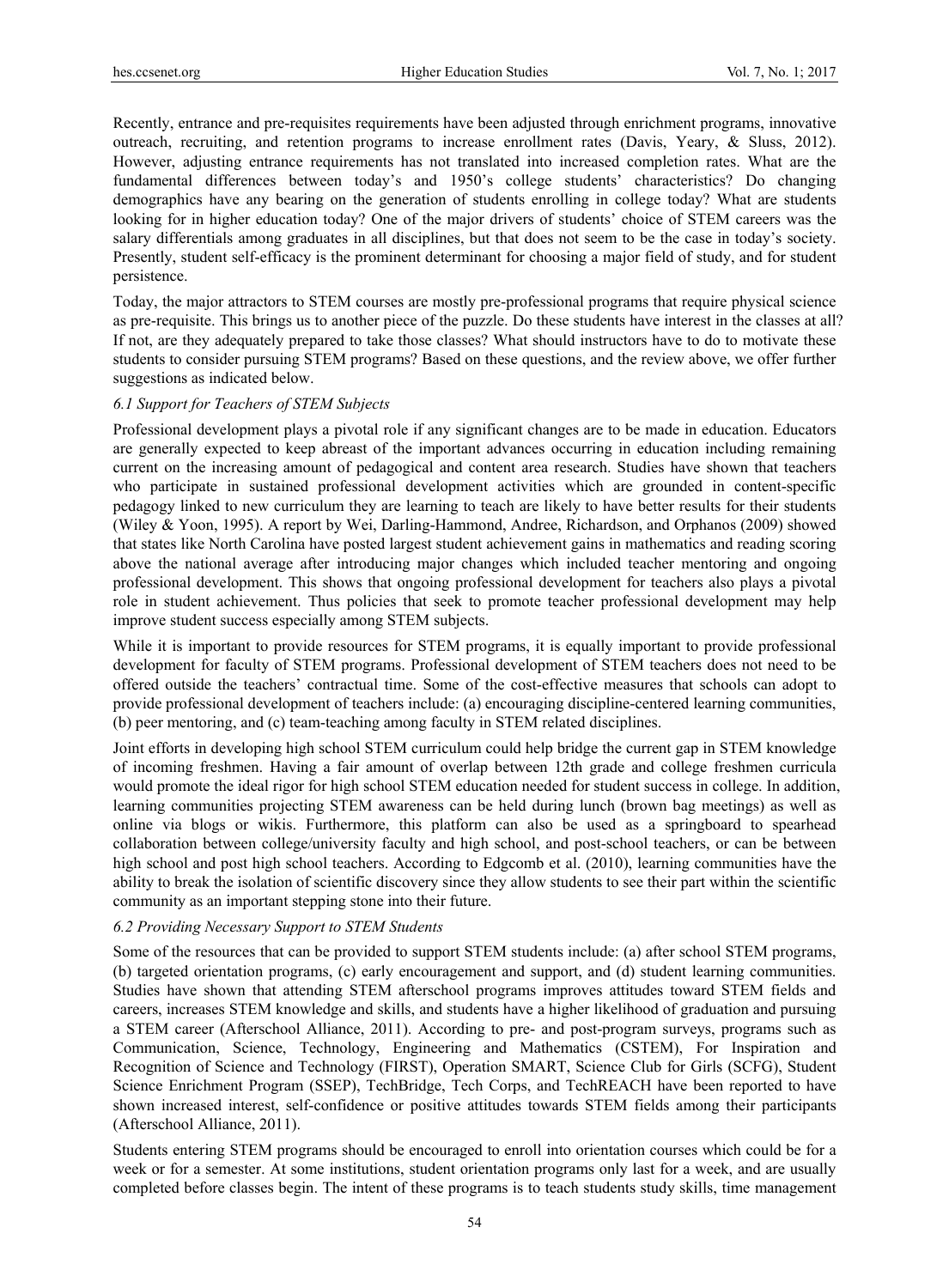skills, setting realistic expectations for coursework, developing supportive peer and mentor relationships, and adjusting to campus life. However, the classes will be quite diverse-students from various programs taking the same orientation course are unlikely to fully benefit from these "town-hall-like" programs as intended.

In some circumstances, students often meet their program professors for the first time in their second year, while the first academic year is reserved for other courses outside their major field of study. Some students may have lost interest in their first choice programs, or may have withdrawn from the college or changed their majors before meeting the academic practitioners in the programs they initially intended to pursue. Thus, intervention through orientation programs would be a worthwhile investment for many educational institutions. Faculty from each discipline need to be involved in these programs to allow students to understand specific expectations of each program.

In addition, early social persuasion, early teacher-parent encouragement, and emotional arousal would help to cultivate students' interest in STEM education. According to Chen and Soldner (2013), a student's choice of major is strongly dependent on parental and peer influences. Students' choice of majors is also strongly dependent on parental and peer influences. Students need to be encouraged to form STEM learning communities, where on a regular basis, they would get a chance to interact with STEM practitioners. These could be through peer mentoring programs or near-peer mentoring whereby new students may learn from more advanced ones. Near-peer mentors help bridge the sometimes-wide communication gap between students and faculty and also promotes early development of communication skills which can also potentially add value to the mentors (Edgcomb et al., 2010).

#### *6.3 Changes to Institutional Practices*

While freshmen STEM attrition rates are also related to high school achievement such as Grade Point Average (GPA) and the level of Mathematics courses completed (Chen & Soldner, 2013), the process of entrant screening may drop talented students who may not have had a good high school learning experience. Better screening methods should be used to identify and offer alternative paths to prospective academically underprepared students. However, these programs have their downside. Students who take many of these preparatory courses take longer to complete their programs, and will incur more financial debt, as well as adding more costs to the institutional operating budget. Also, for colleges with boarding accommodation, it creates an accommodation crisis if enrollment in regular programs is maintained.

For effective implementation of STEM programs, there is need to effect some changes in institutional policies and practices and these include rigorous screening of students, providing support to students, examine course loads for STEM students. Through a rigorous screening process, students who may not have the necessary background and skill to succeed in STEM programs will be dropped. However, the decision to accept the students should not be based on one screening approach but multi-pronged approaches including aptitude, ability and interest. There are interest inventories available online free of charge, for example, Michigan State Area Schools-Student Interest Survey, Know Your Students, Education World-First Day of School Survey, and Interest Inventory. Institutions can provide a number of incentives to encourage students to stay in STEM programs. These may include extra credit work, reducing course loads and duration of STEM programs, and acknowledging participation in STEM programs. It needs to be noted that any reduction in course load and duration of the program should not compromise the quality and rigor of the STEM program.

Highly motivated students are likely to develop positive attitudes toward the course and succeed. Thus, one way to motivate students' attitudes is for the faculty to devise methods to make their courses more interesting. These include continuously improving teaching styles to accommodate the changing diversity in students' learning styles, and by constantly highlighting the relevance of the course to their everyday lives. Other efforts should include creating a learning environment that motivates students to enjoy learning the course. Faculty continuous self-assessment of their teaching effectiveness on all student teaching and evaluation instruments would help to identify areas that require improvement in order to increase students' persistence. For example, institutions can encourage and support both formal and informal input on STEM programs from the students. This kind of data can be used to address some problems before they get out of hand.

As noted above, the major issues shaping students' attitudes toward STEM can be personal, institutional, or external practices. The highest attrition rates come from science students who typically drop out when their hopes for academic success fade. Developing programs that influence students' attitudes positively towards STEM programs may well increase completion and persistence rates in STEM programs. In addition, addressing Mathematics problems will reduce attrition rates in physical sciences. These should include translating Mathematics concepts meaningful, real-life applications to assist students in relating the Mathematics concepts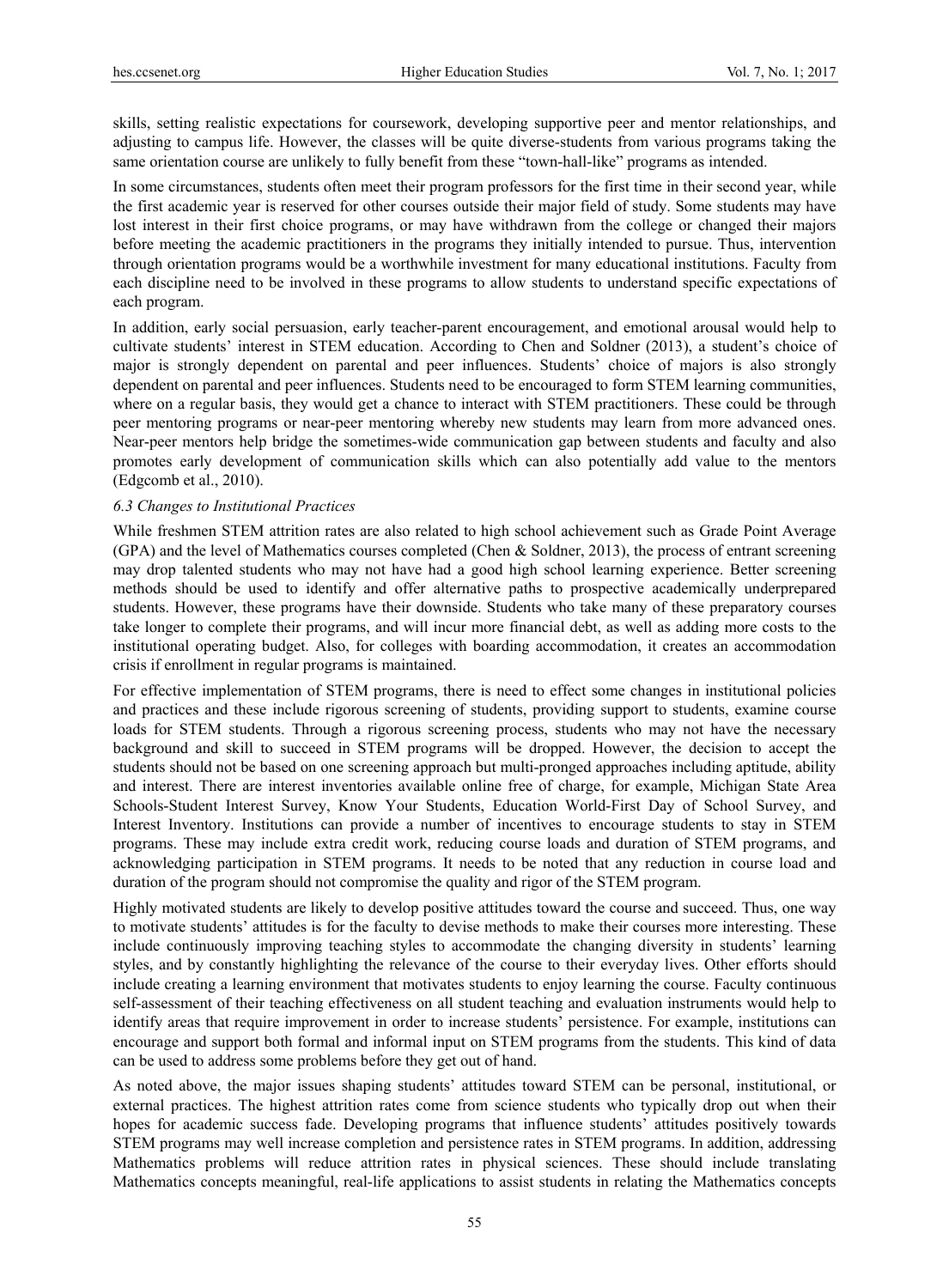to the real-world context. The middle and high school curricula needs to be reviewed and realigned with college STEM entry needs. In addition, peer mentoring programs in STEM disciplines need improvements.

# **7. Recommendations**

Drop-outs remain a major challenge in STEM education, and most institutions do not have the mechanisms in place to identify the warning signs for dropouts or switch-outs. Central to solving the issue of low enrollment rate and attrition of STEM students is the ability of institutions to collectively develop critical policies and practices that encourage students' enrollment and persistence during their participation in STEM programs. The need to understand the demands of the learners, but still maintain high learning and grading standards, is essential. Early intervention can be strengthened by understanding the students' needs, expectations in the course, academic challenges (areas where they need immediate help), what makes them persist to graduation, etc. Mid-semester/term grades are commonly used to assess the likelihood of a student to persist in their course, but institutions often miss the most important part of the student feedback that could help in making the necessary and timely adjustments or improvements. Thus we offer the following three main recommendations: 1) Change institutional practices. There are several practices that institutions can revisit. For instance, using other feedback-soliciting methods aimed at understanding the needs of the students well before early grade reports. For example, surveys from these students would provide a lead to attractors in these programs which may not be available in STEM fields. Such methods could involve early reflection papers or early course surveys; 2) Provide necessary support to STEM students. This could be in the form of student peer mentoring programs. These programs require a sustainable source of funding to compensate student mentors. Institutional funding challenges for such programs can be alleviated through collaboration between STEM programs and private organizations. The collaborations also help to strengthen bridges between STEM faculty and corporate organizations, which is fundamental to the training and placement of STEM graduates. In addition, teachers should seek funding from Foundations and local private funding agencies; and 3) Immersive professional development of teachers. This needs to be done systematically and tailor-made to STEM teachers by conducting a needs assessment of the STEM teachers and then designing programs that address the identified needs. Also, there is need to address programming issues such when to conduct the professional development, duration of programs, and incentives for participating in the programs. It's also beneficial to include administrators in the professional development programs to ensure support for the STEM teachers.

# **References**

- Afterschool, A. (2011). *STEM learning in afterschool: An analysis of impact and outcomes*. Retrieved from http://www.afterschoolalliance.org/STEM-Afterschool-Outcomes.pdf
- Bandura, A. (1978). Self-efficacy: Toward a unifying theory of behavioral change. *Advances in Behaviour Research and Therapy*, *1*(4), 139-161. https://doi.org/10.1016/0146-6402(78)90002-4
- Bandura, A., & Locke, E. A. (2003). Negative self-efficacy and goal effects revisited. *The Journal of Applied Psychology*, *88*(1), 87-99. https://doi.org/10.1037/0021-9010.88.1.87
- Berdahl, R. M. (1995). Educating the whole person. In A. G. Reinarz, & E. R. White (Eds.), *Teaching through academic advising: A faculty perspective* (pp. 5-12). San Francisco, CA: Jossey-Bass. https://doi.org/10.1002/tl.37219956204
- Bong, M., & Skaalvik, E. M. (2003). Academic self-concept and self-efficacy: How different are they really? *Educational Psychology Review*, *15*(1), 1-40. https://doi.org/10.1023/A:1021302408382
- Burroughs Wellcome Fund. (2010). *Student science enrichment program evaluation activities*. Retrieved from http://www.bwfund.org/grant-programs/science-education/student-science-enrichment-program
- Chalmers, A. F. (2013). *What is this thing called science* (4th ed.). Queensland, Australia: University of Queensland Press & Hackett Publishing Company, Inc.
- Chen, X., & Soldner, M. (2013). *STEM Attrition: College students' path into and out of STEM fields* (NCES 2014-001). Retrieved from http://nces.ed.gov/pubs2014/2014001rev.pdf
- Cheryan, S., Master, A., & Meltzoff, A. N. (2015). Cultural stereotypes as gatekeepers: Increasing girls' interest in computer science and engineering by diversifying stereotypes. *Frontiers in Psychology*, *6*(FEB). https://doi.org/10.3389/fpsyg.2015.00049
- Cleaves, A. (2005). The formation of science choices in secondary school. *International Journal of Science Education*, *27*(4), 471-486. https://doi.org/10.1080/0950069042000323746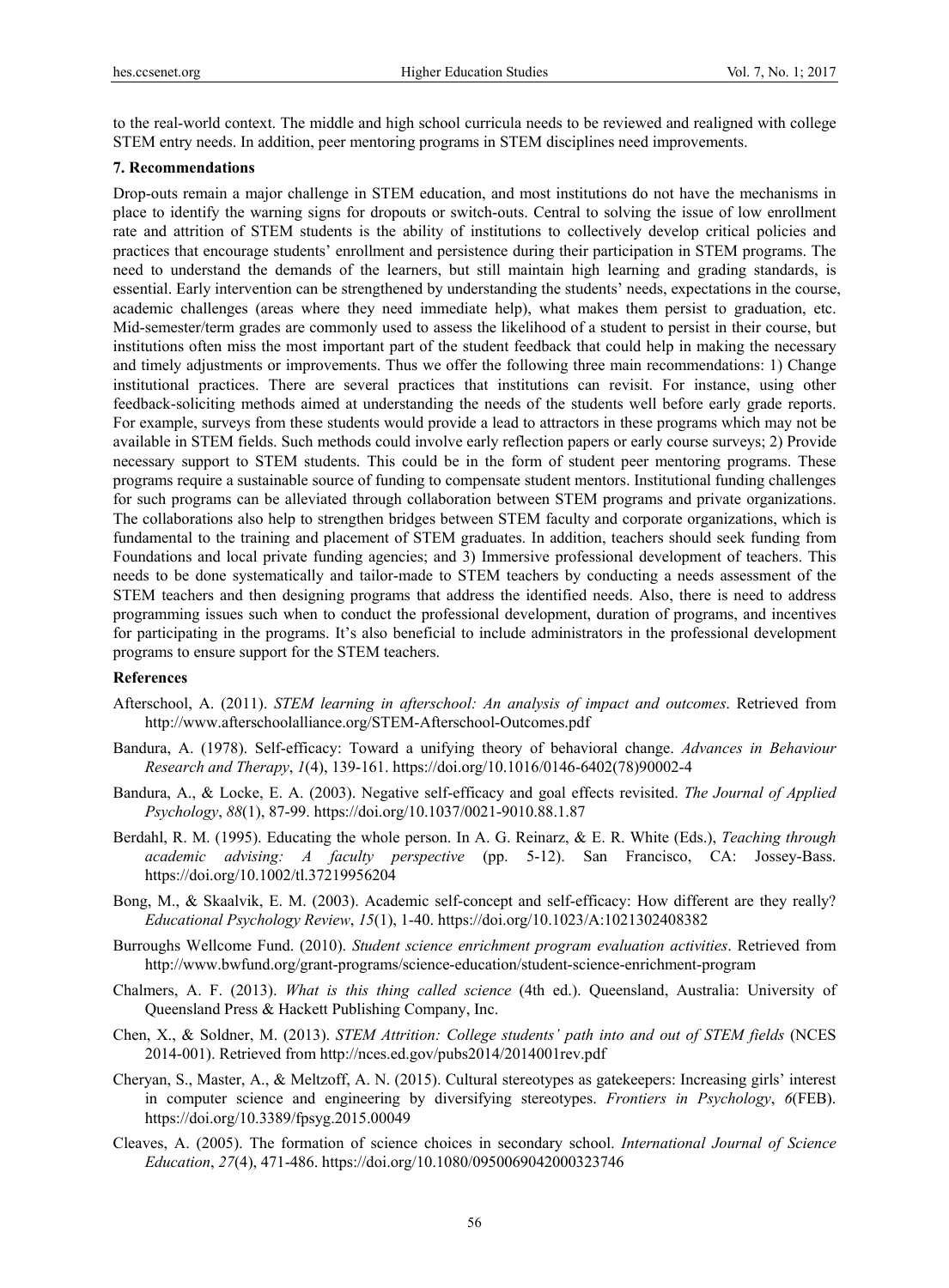- Colvin, J. W., & Ashman, M. (2010). Roles, risks, and benefits of peer mentoring relationships in higher education. *Mentoring & Tutoring: Partnership in Learning*, *18*(2), 121-134. https://doi.org/10.1080/13611261003678879
- Correll, S. J., Seymour, E., & Hewitt, N. M. (1997). Talking about leaving: Why undergraduates leave the sciences. *Contemporary Sociology*, *26*, 644. https://doi.org/10.2307/2655673
- Dancy, M. H., & Henderson, C. (2008). *Barriers and Promises in STEM Reform. Barriers and Promises in STEM Reform* (Vol. 1).
- Davis, C. E., Yeary, M. B., & Sluss, J. J. (2012). Reversing the trend of engineering enrollment declines with innovative outreach, recruiting, and retention programs. *IEEE Transactions on Education*, *55*(2), 157-163. https://doi.org/10.1109/TE.2011.2157921
- Edgcomb, M. R., Crowe, H. A., Rice, J. D., Morris, S. J., Wolffe, R. J., & McConnaughay, K. D. (2010). Peer and near-peer mentoring: Enhancing learning in summer research programs. *CUR Quarterly*, *31*(2), 18-25.
- Garnham, C., Kaleta, R. J., & Sudzina, M. (2003). Preparing for and teaching hybrid courses. In *EDUCAUSE*. Retrieved from http://www.educause.edu/library/resources/preparing-and-teaching-hybrid-courses
- Geary, D. C. (2013). Early foundations for mathematics learning and their relations to learning disabilities. *Current Directions in Psychological Science*, *22*(1), 23-27. https://doi.org/10.1177/0963721412469398
- Giffi, C., Dollar, B., Drew, M., McNelly, J., Carrick, G., & Gangula, B. (2015). *The skills gap in U.S. manufacturing 2015 and beyond*. Retrieved from http://www2.deloitte.com/content/dam/Deloitte/us/Documents/manufacturing/us-pip-the-manufacturing-ins titute-and-deloitte-skills-gap-in-manufacturing-study.pdf
- Griffith, A. L. (2010). Persistence of women and minorities in STEM field majors: Is it the school that matters? *Economics of Education Review*, *29*(6), 911-922. https://doi.org/10.1016/j.econedurev.2010.06.010
- Hershner, S. D., & Chervin, R. D. (2014). Causes and consequences of sleepiness among college students. *Nature and Science of Sleep*. https://doi.org/10.2147/NSS.S62907
- Hewson, S. (2011). The mathematical problems faced by advanced STEM students. In *NRICH enriching mathematics*. Cambridge, U.K. Retrieved from http://nrich.maths.org/6458
- Ingersoll, R. (1998). The Problem of Out-of-Field Teaching. *PHi Delta Kappan*, 773-776.
- LaFee, S. (2003). Professional learning communities. *School Administrator*, *60*, 6-12. Retrieved from http://login.ezproxy1.lib.asu.edu/login?url=http://search.ebscohost.com/login.aspx?direct=true&db=eft&A N=507826765&site=ehost-live
- Mattern, K., Radunzel, J., & Westrick, P. (2015). *Development of STEM readiness benchmarks to assist educational and career decision making*. Retrieved from http://files.eric.ed.gov/fulltext/ED558031.pdf
- Miller, R. (2000). *Creating learning communities: Models, resources, and new ways of thinking about teaching and learning*. Brandon, VT: The Foundation for Educational Renewal, Inc.
- Morrison, T., Maciejewski, B., Giffi, C., DeRocco, E. S., McNelly, J., & Carrick, G. (2011). *Boiling point ? The skills gap in U. S. manufacturing*. Retrieved from http://www.themanufacturinginstitute.org/~/media/A07730B2A798437D98501E798C2E13AA.ashx
- Morton, B. A., Peltola, P., Hurwitz, M. D., Orlofsky, G. F., & Strizek, G. A. (2008). Education and certification qualifications of departmentalized public high school-level teachers of core subjects: Evidence from the 2003-04 schools and staffing survey. *In Statistical Analysis Report*. National Center for Education Statistics. Retrieved that the contract of the contract of the contract of the contract of the contract of the contract of the contract of the contract of the contract of the contract of the contract of the contract of the contract of

http://search.ebscohost.com/login.aspx?direct=true&db=eric&AN=ED502467&site=ehost-live

- National Science Board. (2008). Science and engineering indicators 2008. *Science and Engineering Indicators*, 1-47.
- National Science Foundation. (2014). Science and engineering indicators 2014. *NSF, National Science Foundation*, *1*, 14-60.
- NGSS. (2013). *NGSS Front Matter*. Retrieved from http://www.nextgenscience.org/sites/ngss/files/Final Release NGSS Front Matter - 6.17.13 Update\_0.pdf
- Noel-Levitz. (2013). *National Freshman Attitudes Report: Exploring college readiness among today's entering freshmen*. Cedar Rapids, Iowa. Retrieved from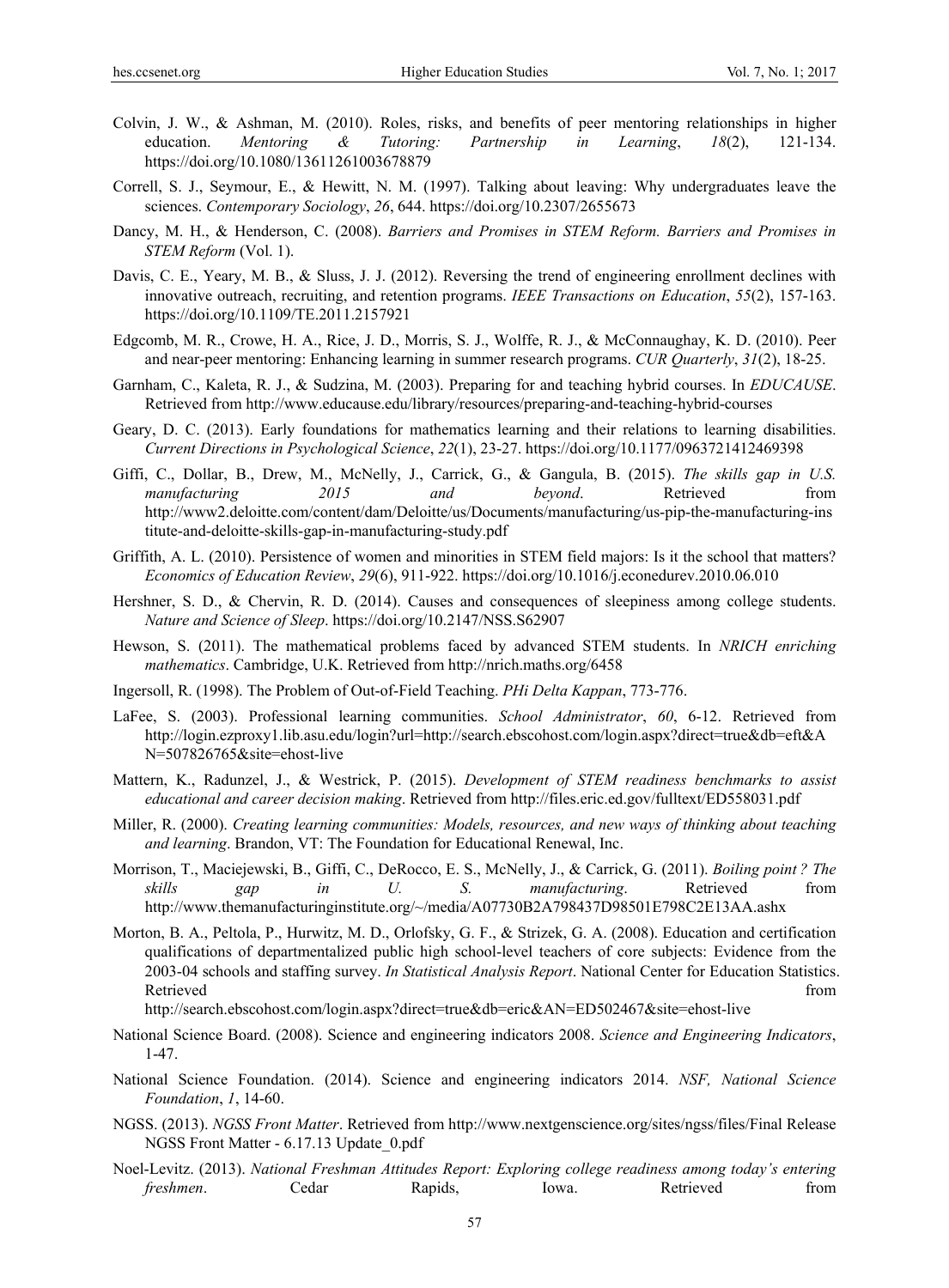https://www.noellevitz.com/papers-research-higher-education/2013/2013-national-freshman-attitudes-repor t

- Ost, B. (2010). Differences in persistence patterns between life and physical science majors: The role of grades, peers, and preparation. *Economics of Education Review*, *29*(6), 923-934. https://doi.org/10.1016/j.econedurev.2010.06.011
- Popham, W. J. (2005). All about accountability/students' attitudes count. *Educational Leadership*, *62*(5), 84-85. Retrieved that the contract of the contract of the contract of the contract of the contract of the contract of the contract of the contract of the contract of the contract of the contract of the contract of the contract of http://www.ascd.org/publications/educational-leadership/feb05/vol62/num05/Students'-Attitudes-Count.asp x
- Rapoport, A. (1973). Uses of mathematics outside the physical sciences. *SIAM Review*, *15*(2), 481-502. https://doi.org/10.1137/1015068
- Riffell, S. K., & Sibley, D. F. (2004). Can hybrid course formats increase attendance in undergraduate environmental science courses? *Journal of Natural Resources and Life Sciences Education*, *33*, 16-20. Retrieved from http://www.lon-capa.org/papers/E03-16.pdf
- Rittmayer, A. D., & Beyer, M. E. (2008). *Overview: Self-efficacy in STEM*. Retrieved from http://www.engr.psu.edu/awe/misc/ARPs/ARP\_SelfEfficacy\_Overview\_122208.pdf
- Rogers, W. D., & Ford, R. (1997). Factors that affect student attitude toward biology. *Bioscene*, *23*(2), 3-5. Retrieved from http://acube.indstate.edu/volume\_23/v23-2p3-5.pdf
- Ryan, R., & Deci, E. (2000). Intrinsic and extrinsic motivations: Classic definitions and new directions. *Contemporary Educational Psychology*, *25*(1), 54-67. https://doi.org/10.1006/ceps.1999.1020
- Sithole, A., Kibirige, J., Mupinga, D. M., & Chiyaka, E. T. (2016). Applying alternative teaching methods to impart a rounded, Liberal Arts and Sciences (LAS) education : Students' reflections on the role of magazines as instructional tools. *Education and Practice*, *7*(33), 176-182.
- Sklar, J. (2014). *The impact of change of major on time to bachelor's degree completion with special emphasis on STEM disciplines: A multilevel discrete-time hazard final report*.
- Smith, B. L. (1993). Creating learning communities. *Liberal Education*, *79*(4), 32-36.
- Smith, B. L. (2001). The challenge of learning communities as a growing national movement. *Conference*, *1*, 1-9.
- STEM Market Impact, LLC. (2010). Challenges facing STEM education. In *STEM reports*. Retrieved from http://www.stemreports.com/challenges-facing-stem-education/
- Stinebrickner, T. R., & Stinebrickner, R. (2007). *The Causal Effect of Studying on Academic Performance* (No. NBER Working Paper No. 13341). https://doi.org/10.3386/w13341
- Sunstein, C. R. (2013, July 13). Why U.S. students don't major in science. In *Bloomberg View*. New York City, NY. Settleved that the extension of the extension of the extension of the extension of the extension of the extension of the extension of the extension of the extension of the extension of the extension of the extension of http://www.bloombergview.com/articles/2013-07-17/why-american-students-don-t-major-in-science
- Tai, R. H., Qi-Liu, C., Maltese, A. V., & Fan, X. (2006). Career choice. *Planning early for careers in science. Science (New York, N.Y.)*, *312*(5777), 1143-1144. https://doi.org/10.1126/science.1128690
- Wei, R. C., Darling-Hammond, L., Andree, A., Richardson, N., & Orphanos, S. (2009). Professional learning in the learning profession: A status report on teacher development in the U.S. and abroad. *National Staff Development Council*, *162*. Retrieved from http://www.becker.k12.mn.us/sites/beckerschools/files/departments/2012/NSDCstudytechnicalreport2009\_ 0.pdf\nfiles/24/NSDCstudytechnicalreport2009-PD-use.pdf
- Wiley, D., & Yoon, B. (1995). Teacher reports of opportunity to learn: Analyses of the 1993 California Learning Assessment System. *Educational Evaluation and Policy Analysis*, *17*(3), 355-370. https://doi.org/10.3102/01623737017003355